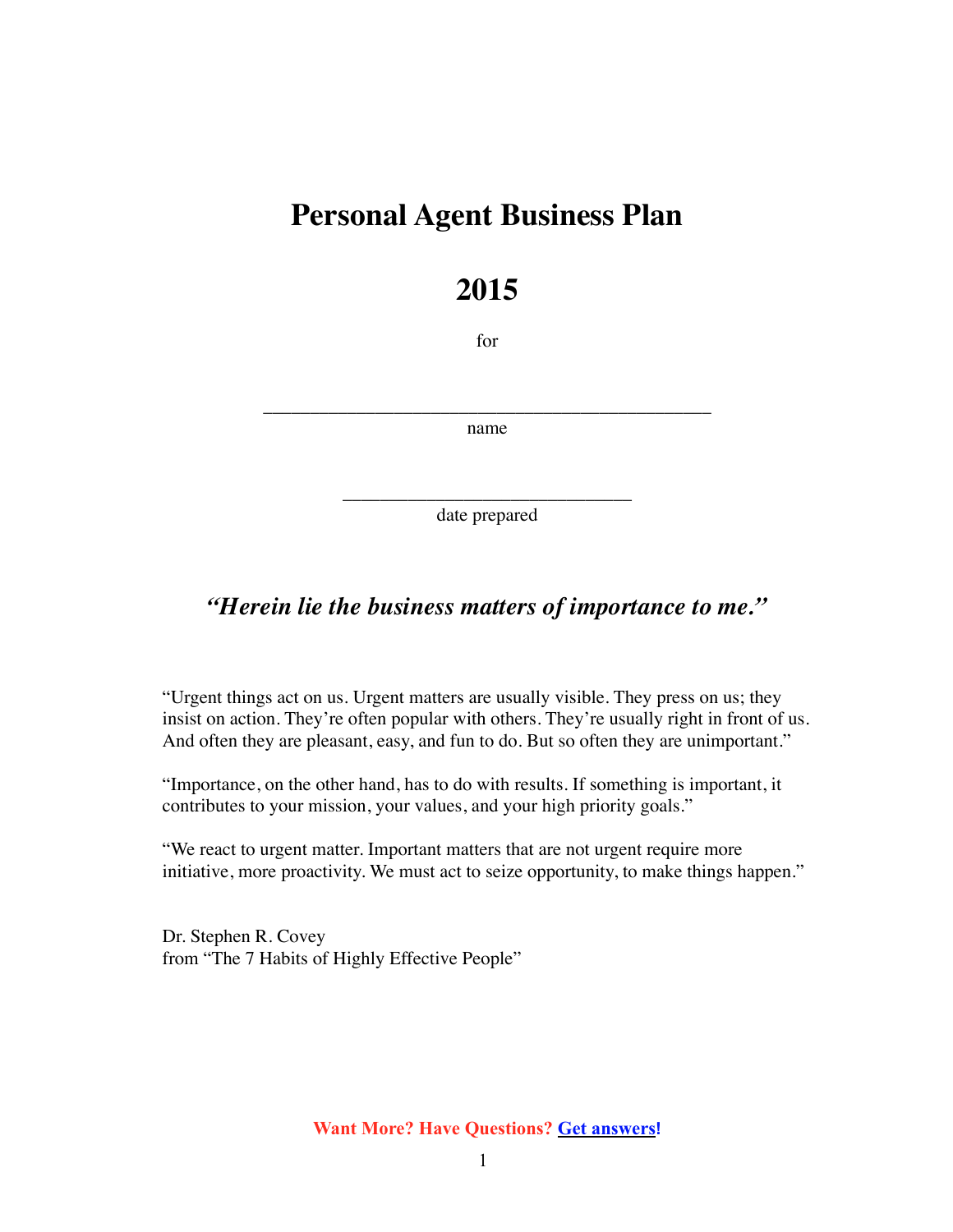## **Purpose**

The purpose of this plan is to provide myself a specific and complete guideline for the accomplishment of set goals for the New Year beginning January 1, 2015. This plan is my one-year, month-to-month plan designed to achieve a financial goal of

\$\_\_\_\_\_\_\_\_\_\_\_\_\_\_\_\_\_\_\_\_\_\_\_\_\_\_\_\_\_\_\_\_\_\_\_\_ of personal income in calendar year 2015.

My plan is specific in both the amount of and the type of activities that I will accomplish each week, each month, each quarter for the year. I will monitor myself every thirty days to make sure that I am on target and will alter activities that are not working for me. If necessary, I will seek the assistance of my broker or team members to determine what alterations will be best.

My plan is designed to create growth for me, both financially and mentally. It is within my initiative and my proactivity to make the things happen in my life that will bring the results that I want. Therefore, I am committing my efforts and energies toward the completion of this plan.

 $\overline{\phantom{a}}$  , which is a set of the set of the set of the set of the set of the set of the set of the set of the set of the set of the set of the set of the set of the set of the set of the set of the set of the set of th

Name Date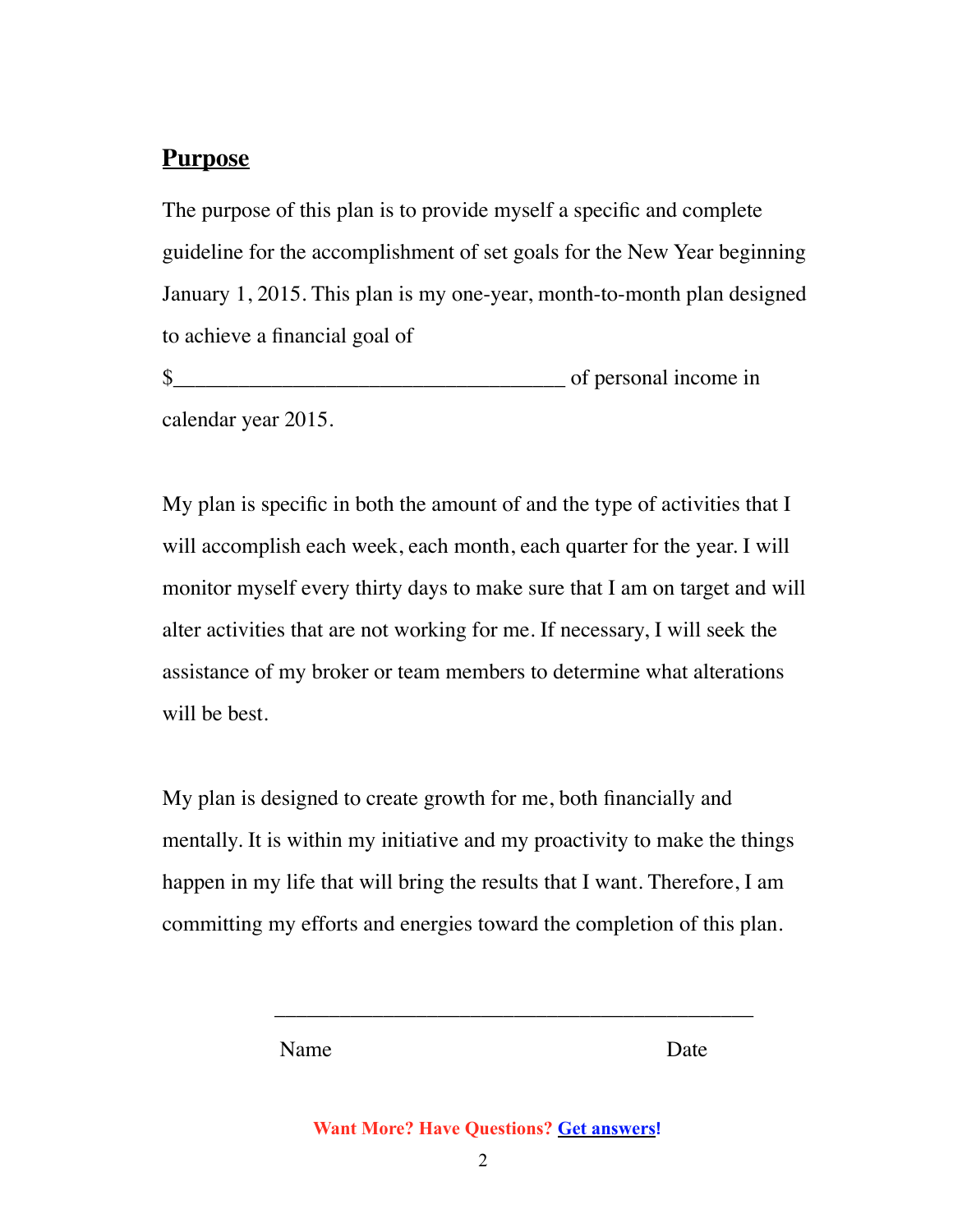### **Personal Review**

Date (month/year)

2. Reason/motivation for entering into Real Estate:

3. Most memorable personal success(s) since entering Real Estate:

4. Please state the one thought, action or idea that has created the most business for you last year.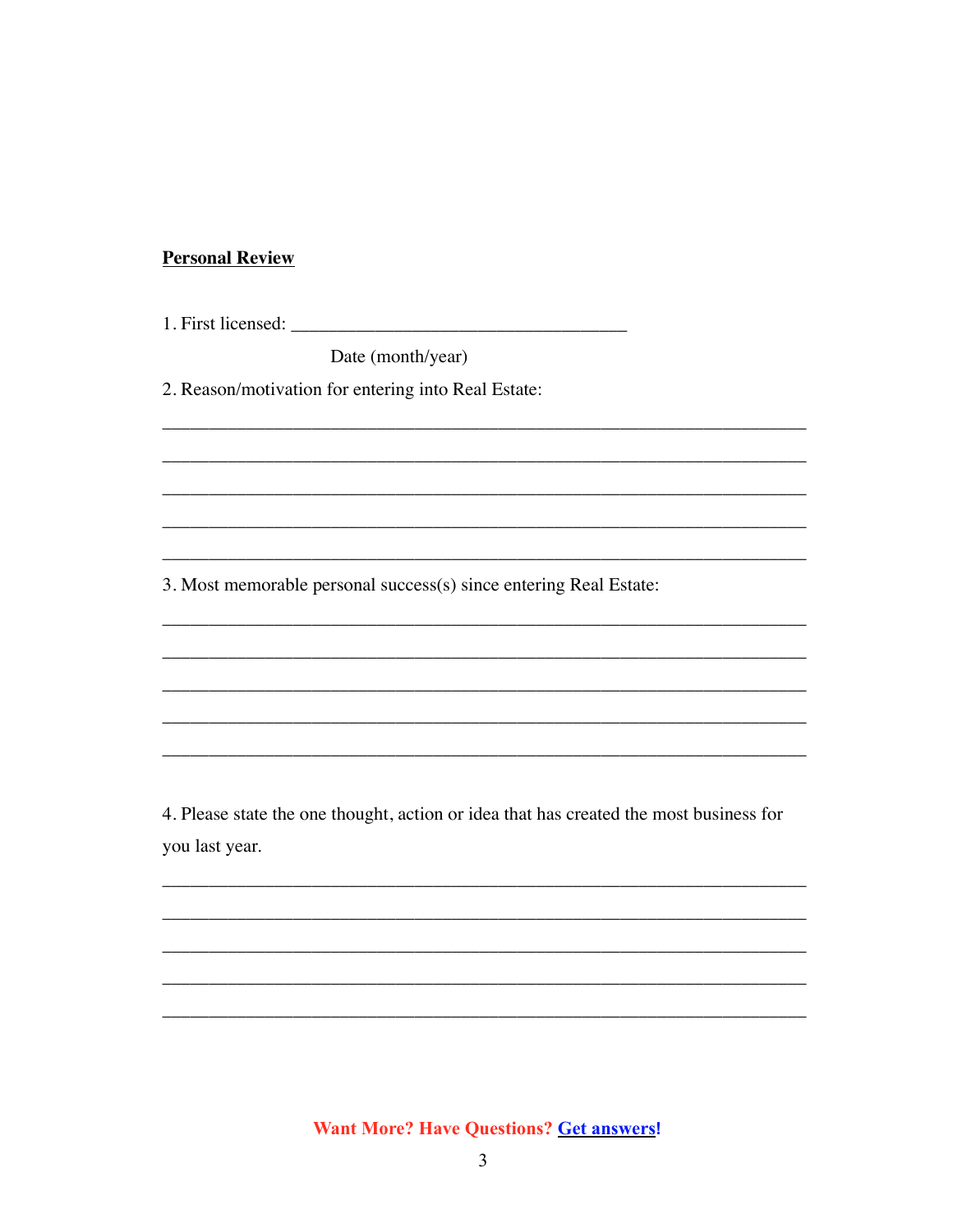Take a few minutes to answer the following questions with a "Yes" or "No" answer. Please be honest in your response.

1. I probably spend more time planning to prospect than I devote to actually prospecting.

2. I'm probably not really trying to prospect for new business as much as I could or should because I'm not sure it's worth the hassle.

3. I probably don't try as often as I could to initiate contact with influential people in my community who might be prospects for my service, or at least a source for referrals.

4. I get really uncomfortable when I have to phone someone I don't know, who is not expecting my call, to persuade them to buy something they may not want to buy.

5. Personally, I think having to call people I don't know, who are not expecting my call to promote a product or service is humiliating and demeaning.

6. Self-promotion doesn't really matter to me. I just don't apply myself to it very purposefully or consistently.

7. Actually, prospecting doesn't really bother me. I just don't apply myself to it very purposefully or consistently.

8. I find myself hesitating when it is time to ask for a referral from an existing client.

9. I tend to need time to "psych" myself up before I prospect.

10. I tend to spend a lot of time shuffling, planning, prioritizing and organizing the names on my prospecting list (or cards) before I actually put them to use.

11. Regularly making cold calls (calling on people I don't know who are not expecting my call and who may not want to talk to me) is really difficult for me.

12. I tend to feel uneasy when I prospect because deep down I think that consistently promoting myself and my products is not very respectful or proper.

13. To me, making sales presentations to my friends or asking them for referrals is unacceptable because it might look like I was trying to exploit their friendship.

14. I often feel like I might be intruding on people when I prospect.

15. To me, making sales presentations to members of my own family, or even asking them for referrals, is inappropriate because it might look like I was trying to selfishly exploit them.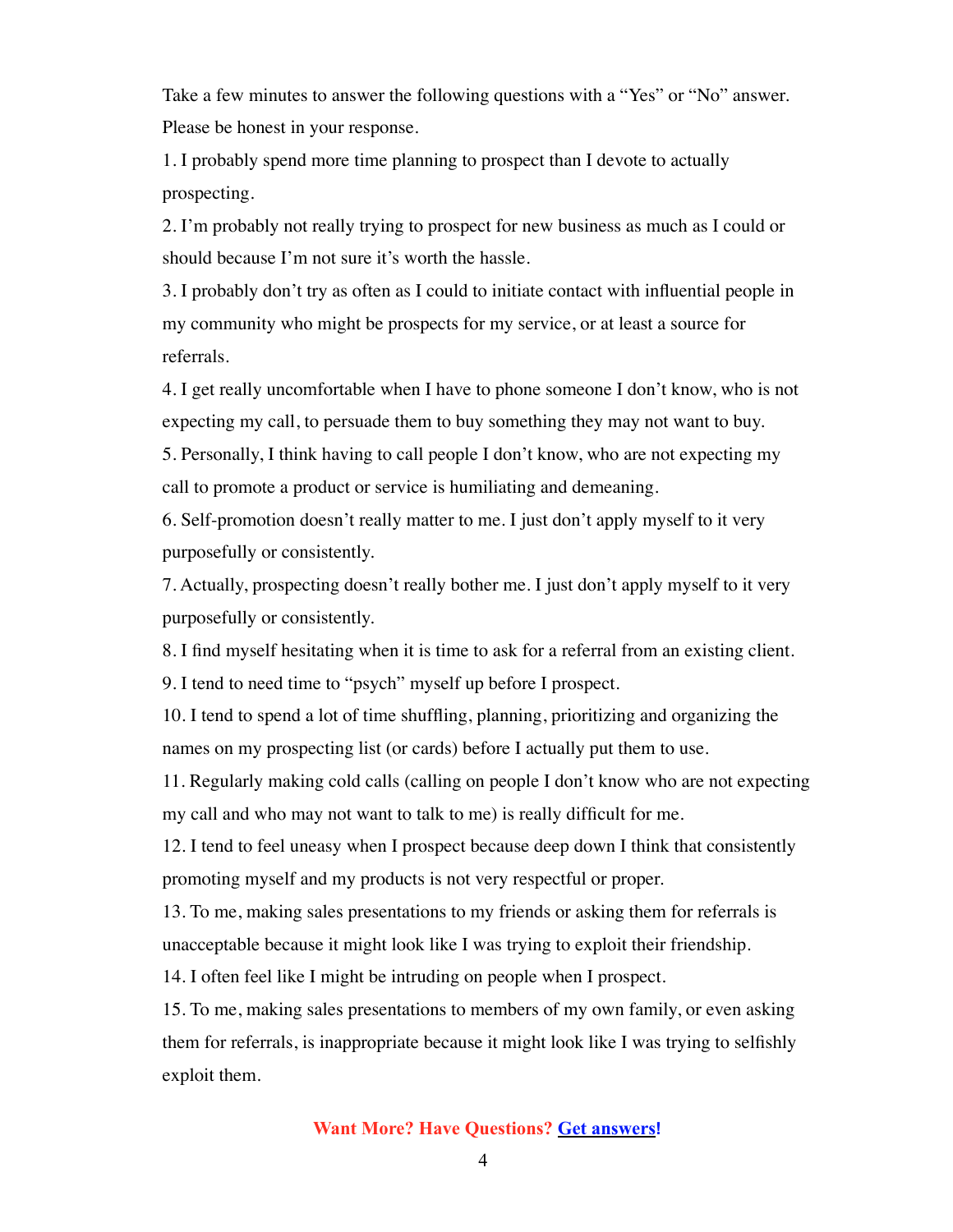16. It is very important to me to find innovative, alternative ways to prospect which are more professional and dignified than the methods used by other salespeople. 17. I think that prospecting for new business probably takes more out of me emotionally than it does other salespeople.

18. I do okay in one-on-one sales situations, but I would probably get really nervous if I found out that next week I had to give a sales presentation in front of a group.

19. Highly educated, professional people like lawyers and physicians tend to annoy me, so I don't try to initiate contact with then even though I probably could if I wanted to.

20. Self-help material is superficial and probably won't teach me anything I don't already know.

21. I have reasonably clear goals, but I probably spend more time talking about them than working toward them.

22. I would probably feel more positive about prospecting for new business if I had some additional training to fortify my sales skills.

23. I probably could prospect more, but I'm really just marking time until I get to do what I really want to do.

Please take a few moments to circle which of the following stops you from moving to a higher level of production.

- o Understanding how to effectively market myself
- o Struggling with technology
- o Following a schedule
- o Tracking your daily numbers
- o Fear of rejection
- o Overcoming objections
- o Goal setting
- o Personal motivation
- o Assistants
- o Presentation skills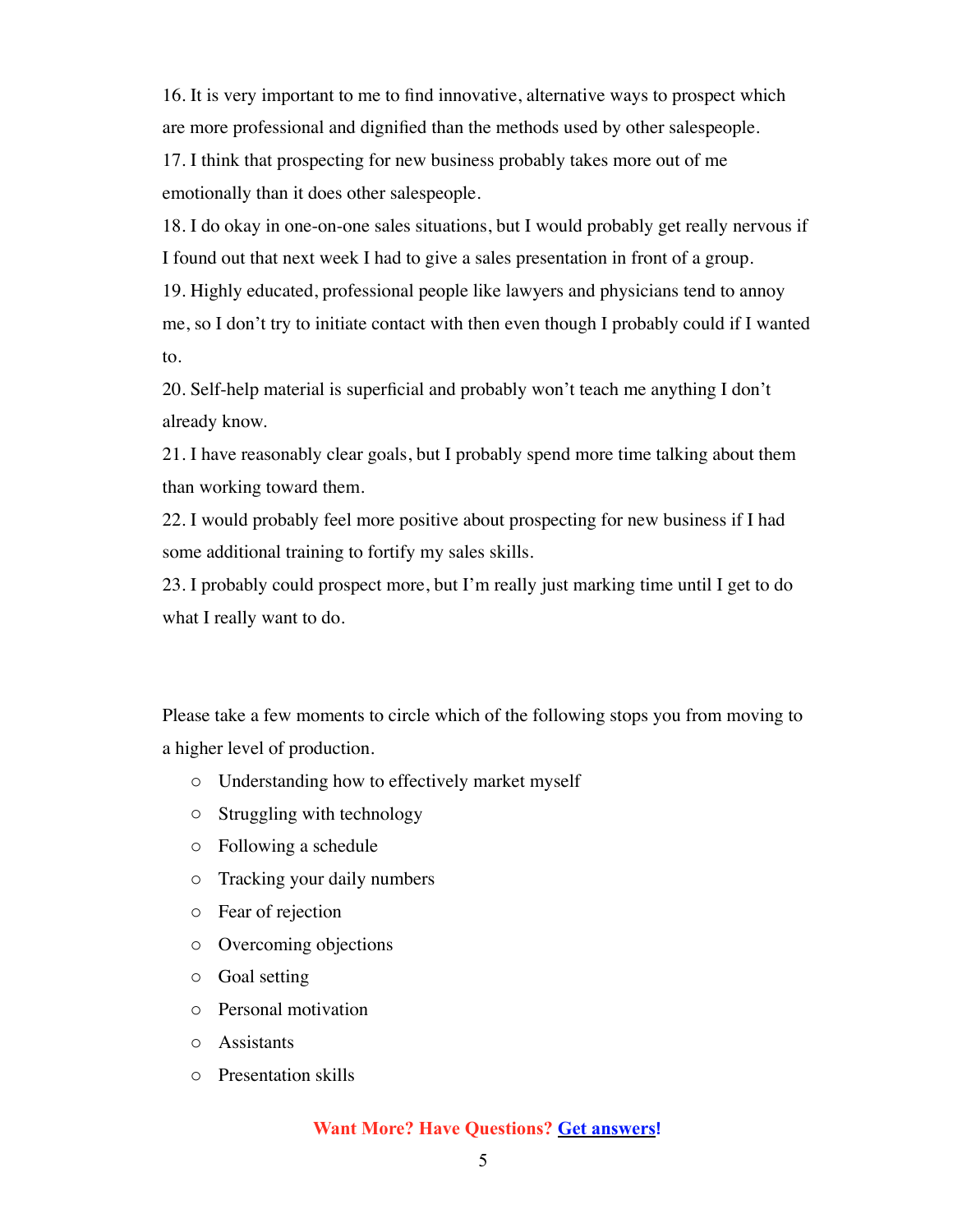- o Controlling emotions
- o Poor prospecting habits
- o Lack of time management skills
- o Working with too many buyers
- o Lack of a competent assistant
- o Too many leads
- o Cash flow problems
- o Too many hours worked
- o Qualifying prospects, sellers and buyers
- o Too many unqualified appointments
- o Too many listings
- o Too many assistants/staff turnover
- o Lack of management skills
- o Too many unfinished projects
- o Not following a business plan
- o Too many non-dollar productive hours
- o Burnout
- o Lack of job description
- o Finance
- o Maintaining a professional and productive attitude
- o Delegation
- o Too attached to outcomes
- o Thinking big enough
- o Past clients
- o Systematizing the business

From the above list, please indicate which the top three challenges in your business are today:

| ◠<br>، ت |  |  |
|----------|--|--|
| ⌒<br>◡   |  |  |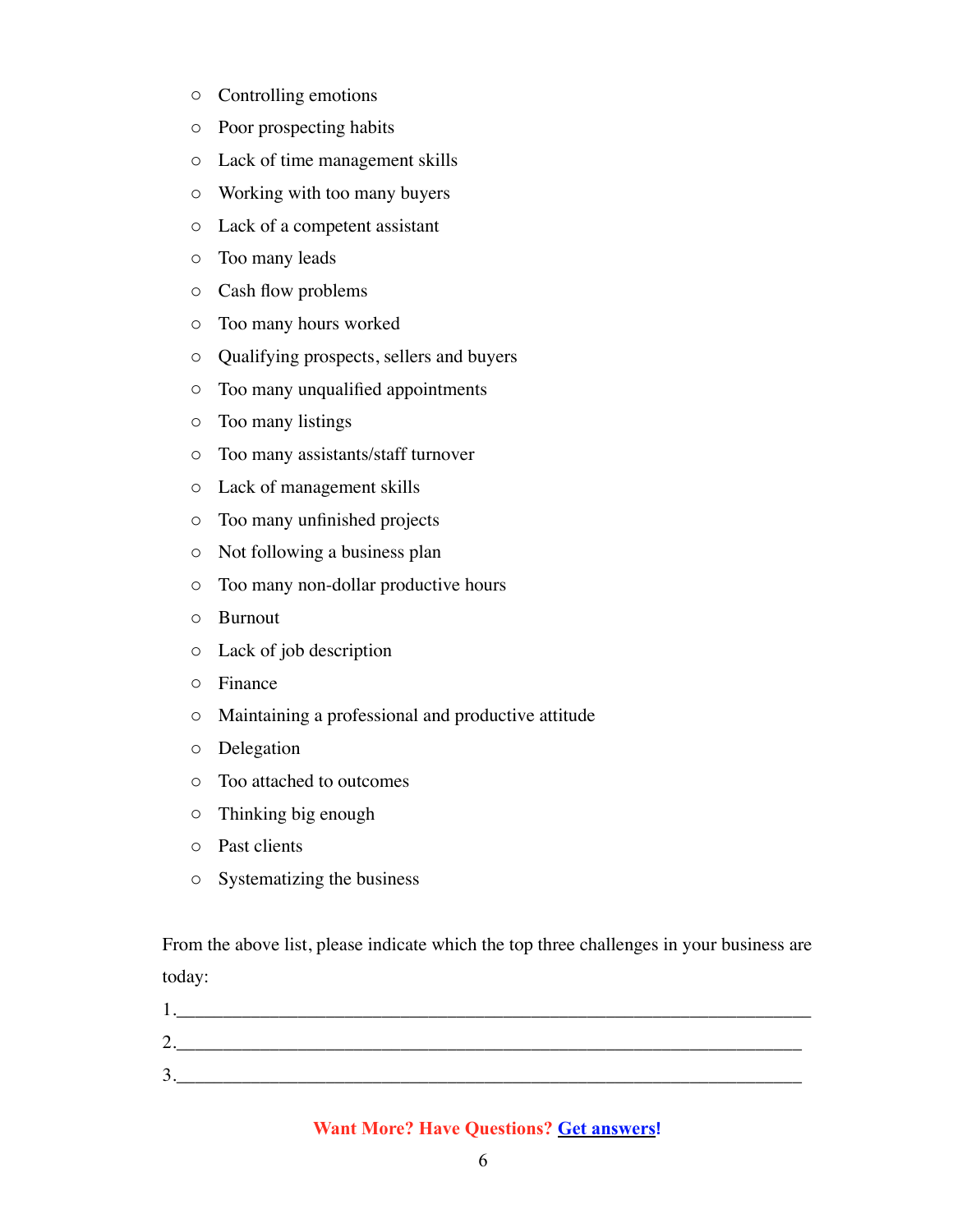**The number of contacts that I make daily will equal the number of deals I do annually.** 

## **Goal of 25 deals a year- minimum for competency**

10 hours prospecting per week 125 contacts per week 10 lead per week 5 hours lead follow-up per week 2 sales per month

## **25 deals per year equal \$45,000 in income per year**

Average sales price, average income

\$150,000 x .03= 4500 x .4= **\$1,800**

 \$1800  $x$  25 deals \$45,000 paid at closing

# **Goal of 50 deals a year**

20 hours prospecting per week

250 contacts per week

20 lead per week

10 hours lead follow-up per week

1 sale per week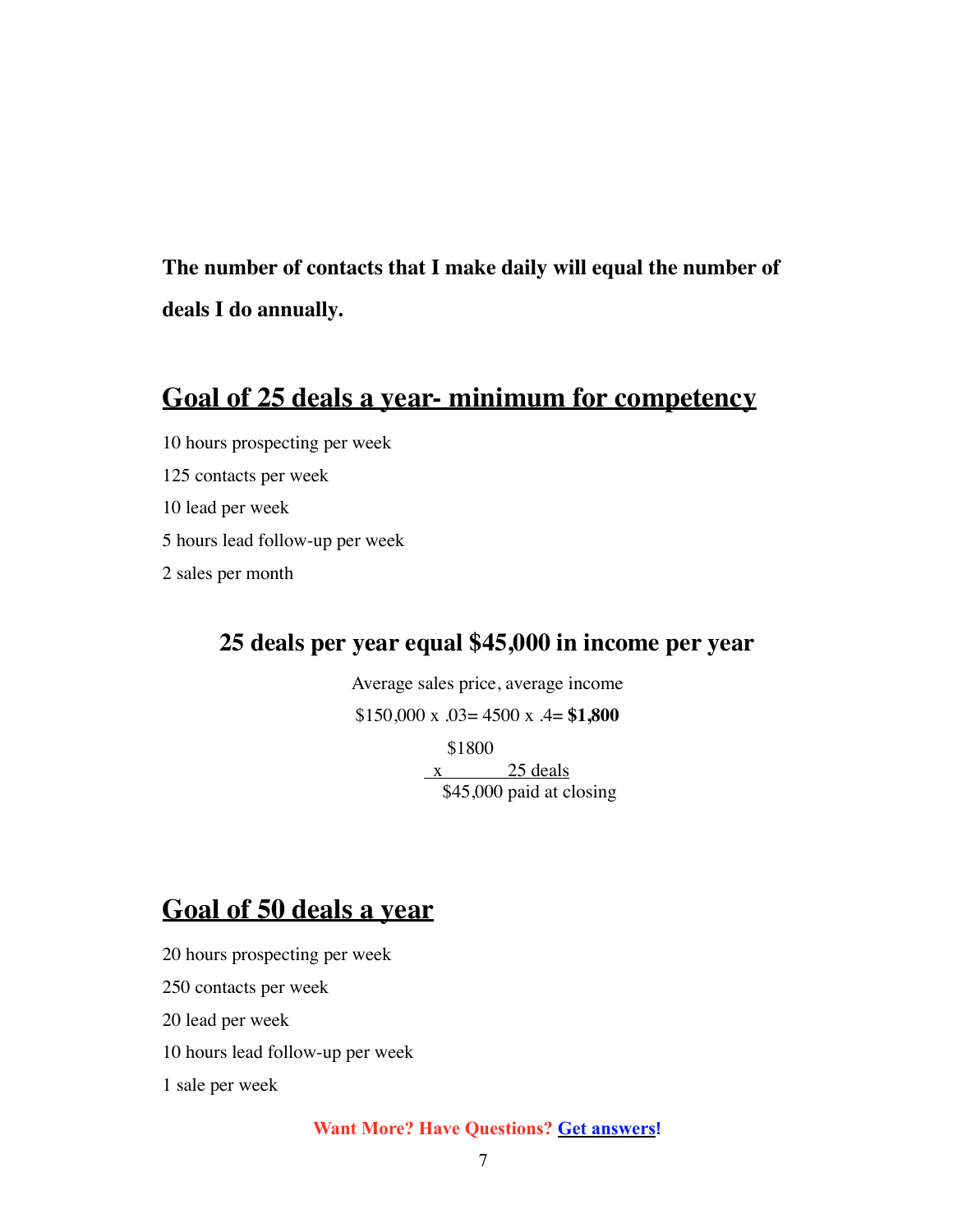## **50 deals per year equals \$ in income per year**

Average sales price, average income \$150,000 x .03= 4500 x .45= **\$2,025** \$2.025 x 50 deals

\$101,250 paid at closing

#### **2015 Objectives**

**Business**—Here are all the business objectives that I want to accomplish during the 2015 calendar year. I understand that the achievement of any goal is much more likely when the goal is measurable and measurements are taken on a regular basis. Therefore, I will measure myself on each of these goals frequently enough to ensure their accomplishment.

- 1. To earn an income of  $\frac{\sqrt{2}}{2}$
- 2. To work an average of \_\_\_\_\_\_\_ hours per week of which 75% are highly productive.
- 3. To work a maximum of \_\_\_\_\_\_\_ days per week and take \_\_\_\_\_\_\_ complete weeks off each month.
- 4. Take \_\_\_\_\_\_\_\_-day vacations during the course of the year.
- 5. Prospect a minimum of \_\_\_\_\_\_\_ hours a week of which 75% is high impact and only 25% is low impact.
- 6. Preview a minimum of \_\_\_\_\_\_ hours a week and while doing so to call on each and every FSBO that I see in between appointments.
- 7. Spend \_\_\_\_ of my gross income on personal advertising and promotion.
- 8.

\_\_\_\_\_\_\_\_\_\_\_\_\_\_\_\_\_\_\_\_\_\_\_\_\_\_\_\_\_\_\_\_\_\_\_\_\_\_\_\_\_\_\_\_\_\_\_\_\_\_\_\_\_\_\_\_\_\_\_\_\_\_\_\_\_\_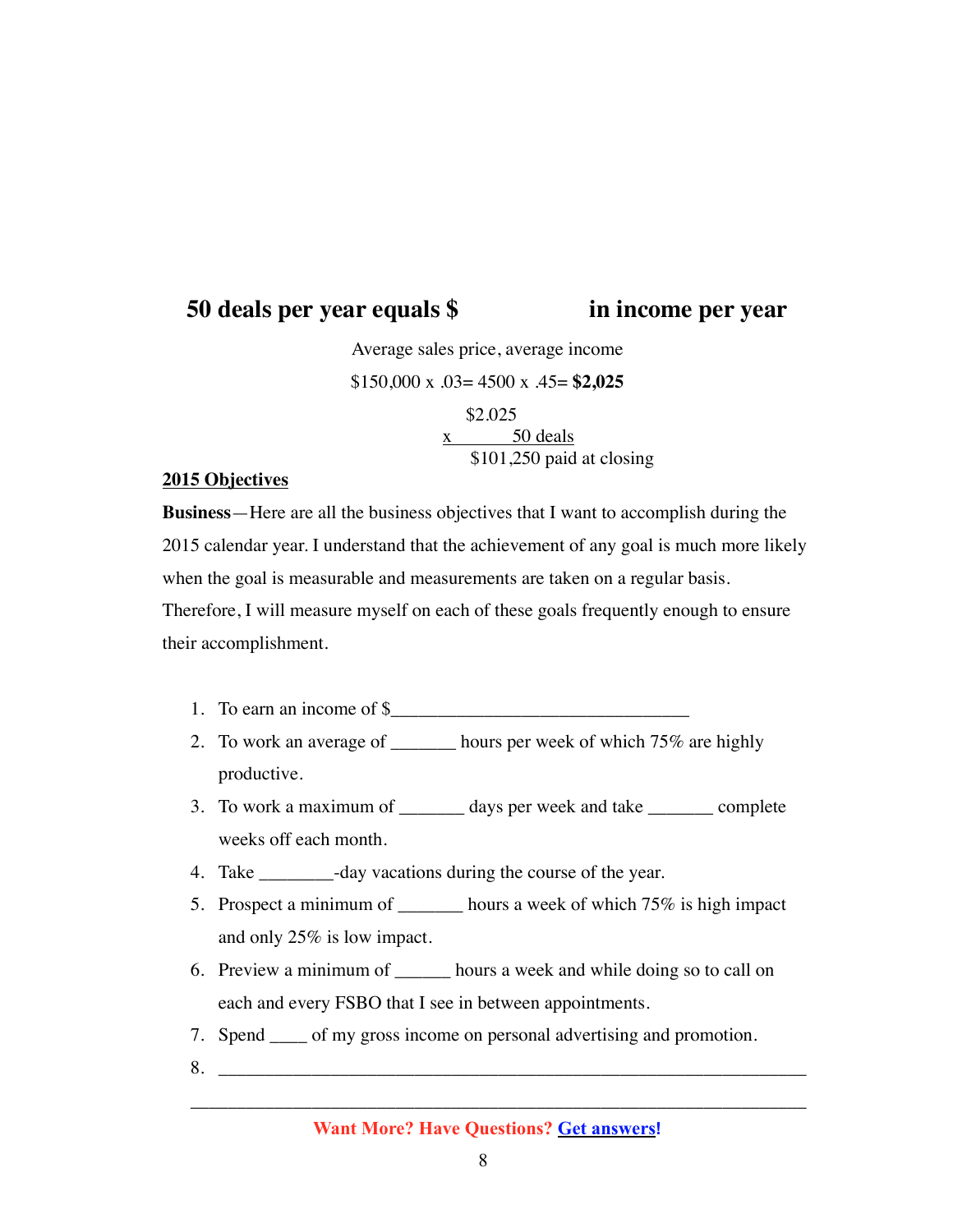| 9. |  |  |  |  |
|----|--|--|--|--|
|    |  |  |  |  |
| 10 |  |  |  |  |
|    |  |  |  |  |

**Mental**—Here are all the mental goals that I want to accomplish in calendar year 2015. These goals will help to insure that I do not just develop in a unidirectional fashion. I will be a while, well-rounded person with many facets to my life.

- 1. Attend \_\_\_\_\_\_ educational and/or motivational seminars during calendar year 2015.
- 2. Get a free consultation at **DangerousTactics.com** to evaluate my business objectively and identify new opportunities to grow.
- 3. Attend a workshop or retreat during the year. Stretch my mind.
- 4. Read at least \_\_\_\_\_\_\_ books per quarter that will improve my sales skills, enthusiasm, or positive attitude.
- 5. Go out to dinner with my family or spouse \_\_\_\_\_\_\_ times a month and not talk anything about work, real estate or the office.
- 6. \_\_\_\_\_\_\_ mornings each week I will start my day out by spending \_\_\_\_\_ minutes in meditation, quiet time, and reflection on those values that I hold most dear. I will not allow myself to get way from my values.
- 7. Participate \_\_\_\_\_\_ times a week in a vigorous physical workout for at least 30 minutes in the exercise of my choice.
- 8. Attend \_\_\_\_\_\_ social functions (plays, movies, parties, open houses, etc.) each quarter without the ulterior motive of prospecting of promoting myself or any listings.

\_\_\_\_\_\_\_\_\_\_\_\_\_\_\_\_\_\_\_\_\_\_\_\_\_\_\_\_\_\_\_\_\_\_\_\_\_\_\_\_\_\_\_\_\_\_\_\_\_\_\_\_\_\_\_\_\_\_\_\_\_\_\_

 $9.$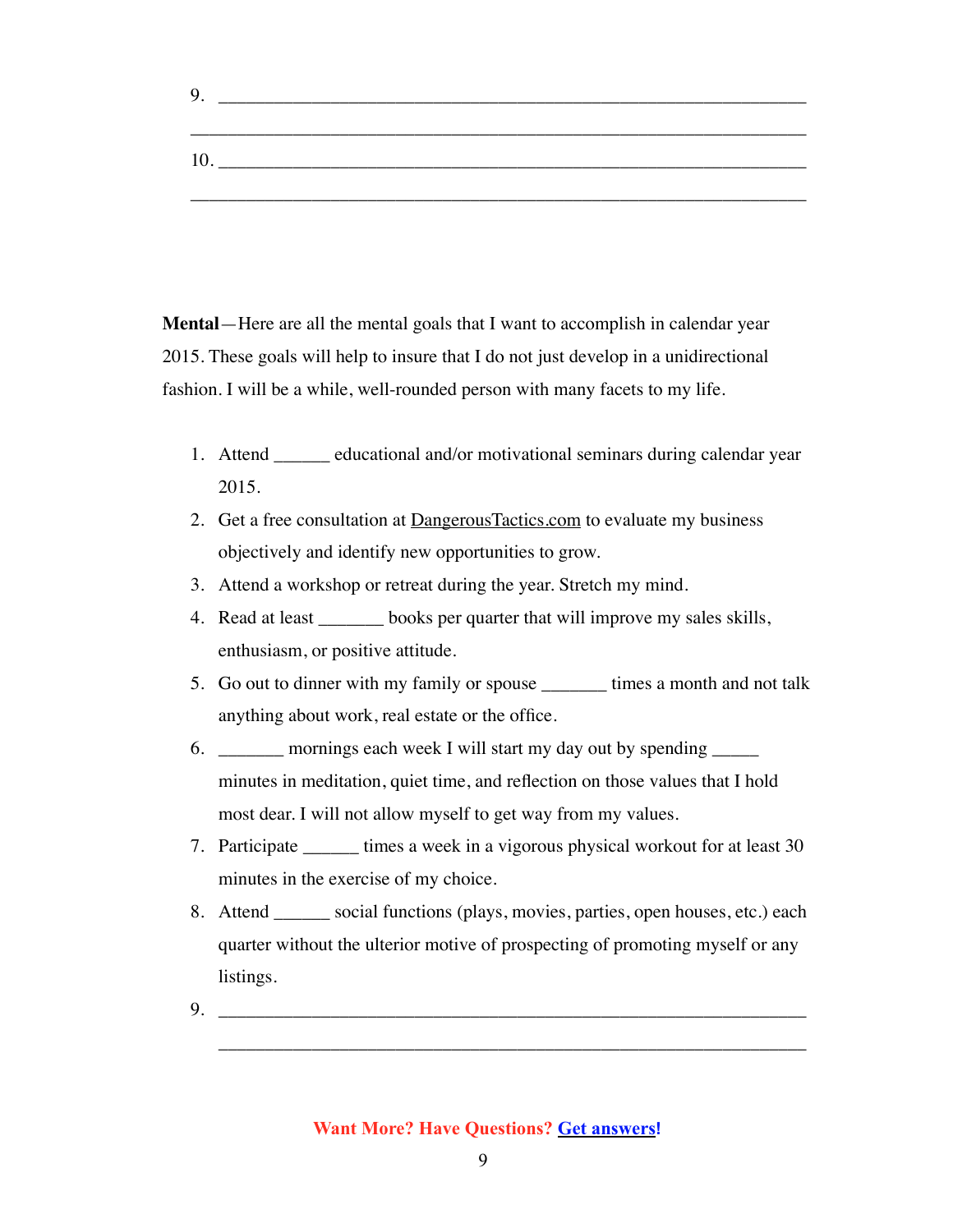# **2015 Self- Development**

## **Education**

\_\_\_\_\_\_\_\_\_\_\_\_\_\_\_\_\_\_\_\_\_\_\_\_\_\_\_\_\_\_\_\_\_\_\_\_\_\_\_\_\_\_\_\_\_\_\_\_\_\_\_\_\_\_\_\_\_\_\_\_\_\_\_

| Yes/No                     |                                 | Date       | Cost                      |
|----------------------------|---------------------------------|------------|---------------------------|
|                            | <b>Continuing Education</b>     |            |                           |
|                            | Marketing-related conference    |            |                           |
|                            | Technology-related conference   |            |                           |
|                            | One-day seminars                |            |                           |
|                            | GRI Course (I, II, III)         |            |                           |
|                            | <b>CRS</b> Course               |            |                           |
|                            | <b>CRB</b> Course               |            |                           |
|                            | C.C.I.M                         |            |                           |
|                            | Other                           |            |                           |
|                            | <b>Professional Involvement</b> |            |                           |
|                            |                                 | <b>Yes</b> | $\underline{\mathrm{No}}$ |
| 1. Local Board of Realtors |                                 |            |                           |

| 1. LOCAL DUALU OI INCAHOIS |  |
|----------------------------|--|
| 2. State and/or National   |  |
| 3. Community Involvement   |  |
| 4. Other (describe)        |  |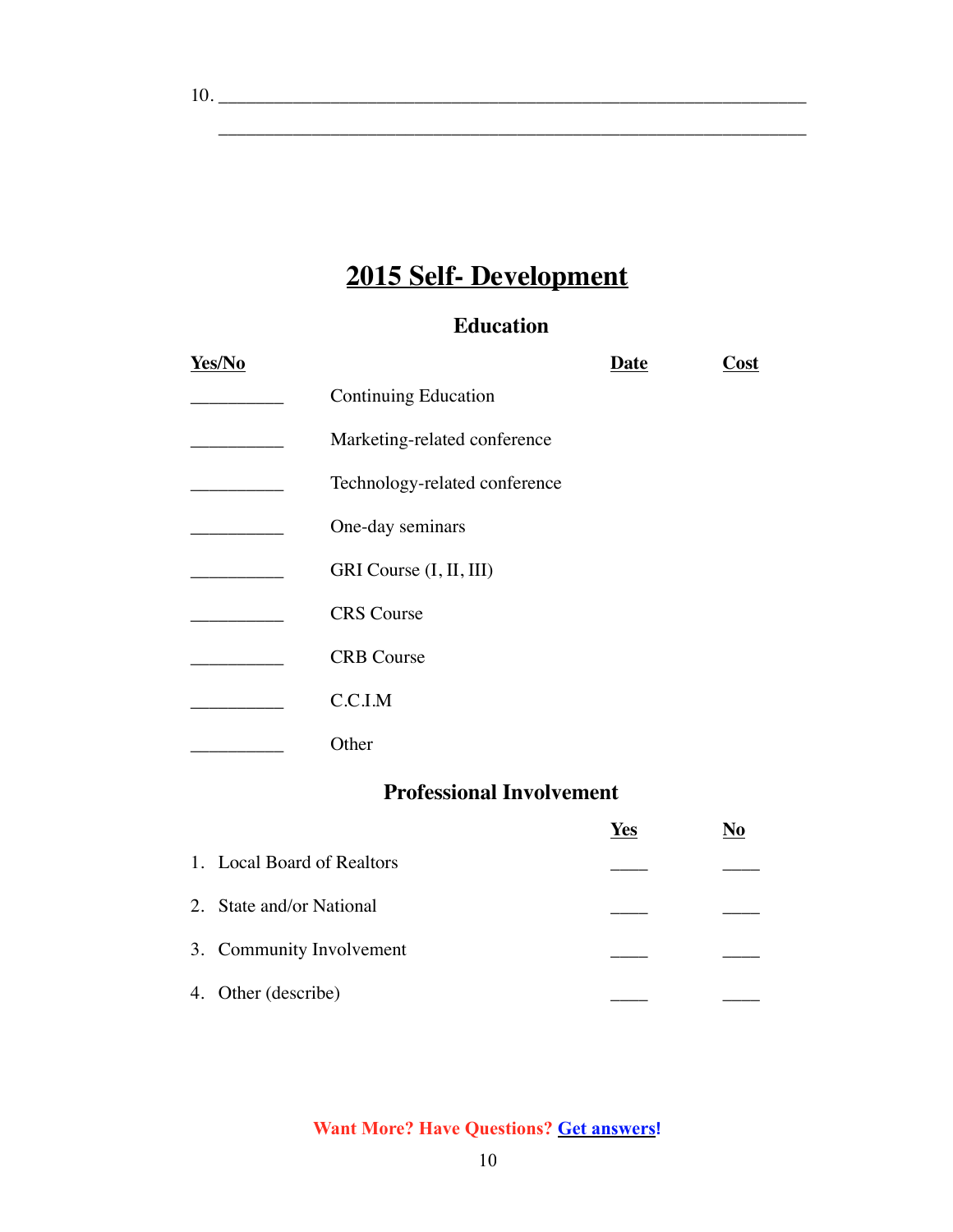## **Self- Help**

| 1. Audios/Podcasts                                                        | 3. Social media groups/Newsletters                    |
|---------------------------------------------------------------------------|-------------------------------------------------------|
|                                                                           |                                                       |
|                                                                           |                                                       |
|                                                                           |                                                       |
| 2. Books                                                                  | 4. Professional Groups                                |
|                                                                           |                                                       |
|                                                                           |                                                       |
|                                                                           |                                                       |
|                                                                           | <b>Personal Budget</b><br><b>Income/Expense Needs</b> |
| PERSONAL INCOME NEEDS                                                     |                                                       |
| $\mathbf{E}$ and $\mathbf{E}$ is the set of $\mathbf{M}$ and $\mathbf{M}$ | $\mathbf{V}$ .                                        |

| <b>Fixed Expenses</b>   | Month                     | Year                                                                                                                                                                                                                                                                                                                                                               |
|-------------------------|---------------------------|--------------------------------------------------------------------------------------------------------------------------------------------------------------------------------------------------------------------------------------------------------------------------------------------------------------------------------------------------------------------|
| Rent or mortgage        |                           |                                                                                                                                                                                                                                                                                                                                                                    |
| Utilities               | <u> 1989 - Andrea Sta</u> |                                                                                                                                                                                                                                                                                                                                                                    |
| Insurance               | ________                  |                                                                                                                                                                                                                                                                                                                                                                    |
| Income/State tax        | __________                |                                                                                                                                                                                                                                                                                                                                                                    |
| Property taxes          |                           |                                                                                                                                                                                                                                                                                                                                                                    |
| Social Security tax     |                           |                                                                                                                                                                                                                                                                                                                                                                    |
| Telephone               |                           |                                                                                                                                                                                                                                                                                                                                                                    |
| Other                   | $\frac{1}{x}$ x 12        |                                                                                                                                                                                                                                                                                                                                                                    |
| <b>Living Expenses</b>  |                           |                                                                                                                                                                                                                                                                                                                                                                    |
| Food                    |                           |                                                                                                                                                                                                                                                                                                                                                                    |
| Clothing                |                           |                                                                                                                                                                                                                                                                                                                                                                    |
| Laundry/Dry Cleaning    |                           |                                                                                                                                                                                                                                                                                                                                                                    |
| Non-business lunch's    |                           |                                                                                                                                                                                                                                                                                                                                                                    |
| Auto expenses, personal |                           |                                                                                                                                                                                                                                                                                                                                                                    |
| Medical & Dental        |                           |                                                                                                                                                                                                                                                                                                                                                                    |
| Other                   |                           | $\frac{\ }{\ }$ x 12 $\frac{\ }{\ }$                                                                                                                                                                                                                                                                                                                               |
|                         |                           | $\mathbf{X} \mathbf{X}^T$ $\mathbf{X} \mathbf{X}^T$ $\mathbf{X} \mathbf{X}^T$ $\mathbf{X} \mathbf{X}$ $\mathbf{X} \mathbf{X}$ $\mathbf{X} \mathbf{X}$ $\mathbf{X} \mathbf{X}$ $\mathbf{X} \mathbf{X}$ $\mathbf{X} \mathbf{X}$ $\mathbf{X} \mathbf{X}$ $\mathbf{X} \mathbf{X}$ $\mathbf{X} \mathbf{X} \mathbf{X}$ $\mathbf{X} \mathbf{X} \mathbf{X}$ $\mathbf{X} \$ |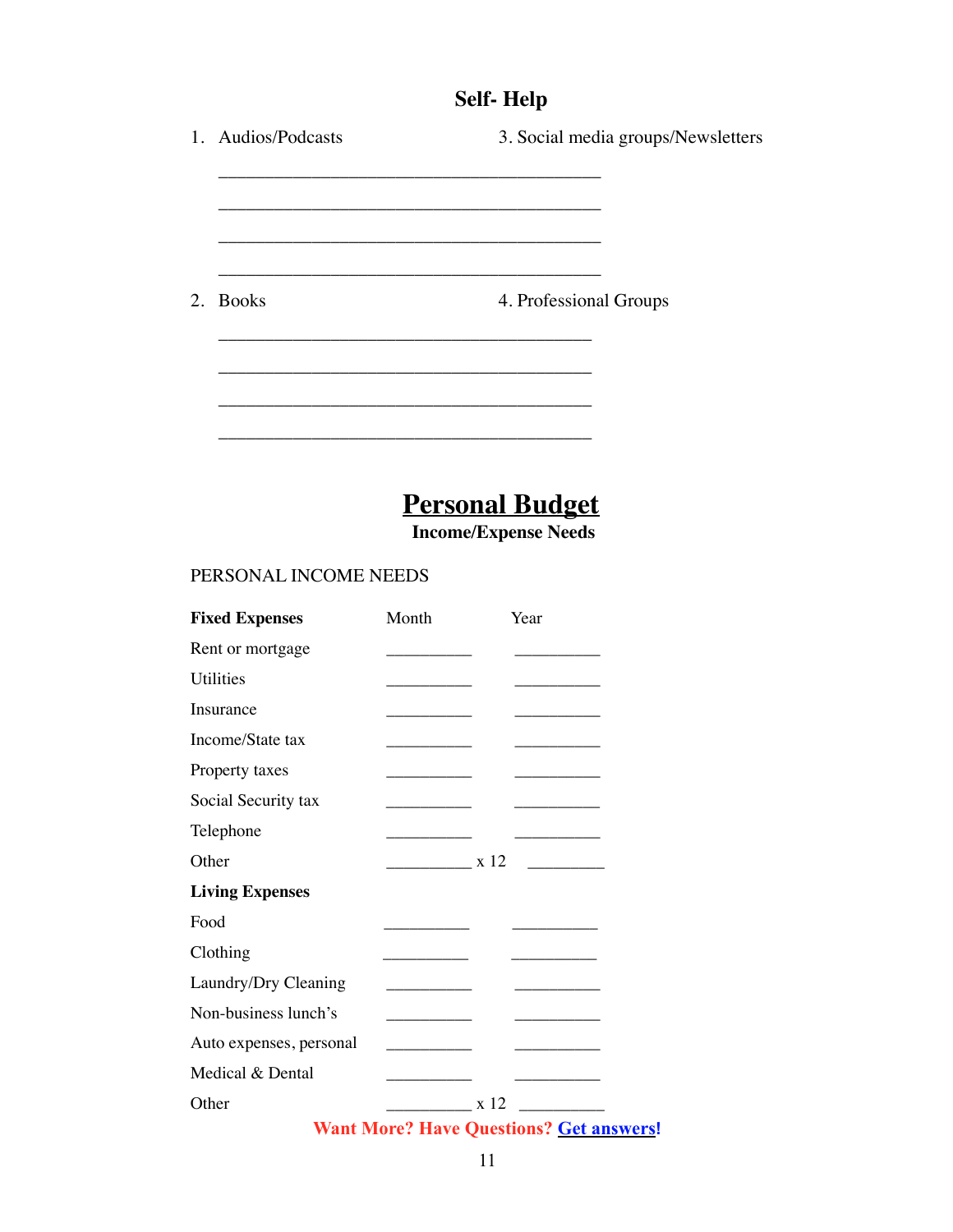### **Savings and Investments**

| Life Insurance                    |                                  |            |  |
|-----------------------------------|----------------------------------|------------|--|
| Health Insurance                  |                                  |            |  |
| Savings account                   |                                  | __________ |  |
| Debt reduction                    |                                  |            |  |
| Investments                       |                                  |            |  |
| Other                             | $\frac{1}{x}$ x 12 $\frac{1}{x}$ |            |  |
| <b>Miscellaneous</b>              |                                  |            |  |
| <b>Charities</b>                  |                                  |            |  |
| Vacation/ Entertainment           |                                  |            |  |
| Club $&$ lodge dues               |                                  |            |  |
| Gifts & Services                  |                                  |            |  |
| Other                             |                                  |            |  |
| $\frac{1}{2}$ x 12 $\frac{1}{2}$  |                                  |            |  |
| Total Personal Income Required \$ |                                  |            |  |

### BUSINESS EXPENSE REQUIREMENTS

|                      | Month                   | Year                                |        |
|----------------------|-------------------------|-------------------------------------|--------|
| Postage              | $\frac{1}{x}$ x 12      |                                     |        |
| Printing/stationary  | $\frac{1}{x}$ x 12      |                                     |        |
| Cell phone           | $\frac{1}{x}$ x 12      |                                     |        |
| Accounting           | $\frac{\ }{12}$ x 12    |                                     |        |
| Taxes/license        | $\frac{1}{x}$ x 12      |                                     |        |
| Office rent          | $\frac{1}{x}$ x 12      |                                     |        |
| Consulting/coaching  | $\frac{1}{x}$ x 12      |                                     |        |
| Virtual assistants   | $\frac{1}{x}$ x 12      |                                     | ______ |
| Web marketing        | $\frac{1}{x}$ x 12      |                                     |        |
| Entertainment        | $\frac{1}{2} \times 12$ |                                     |        |
| Automobile/travel    | $\frac{1}{x}$ x 12      |                                     |        |
| Personal Development | $\frac{1}{x}$ x 12      |                                     |        |
| Other                | $\frac{\ }{12}$ x 12    |                                     |        |
|                      |                         | x 12<br><u> 1980 - Andrea State</u> |        |
|                      |                         | $\frac{1}{x}$ x 12                  |        |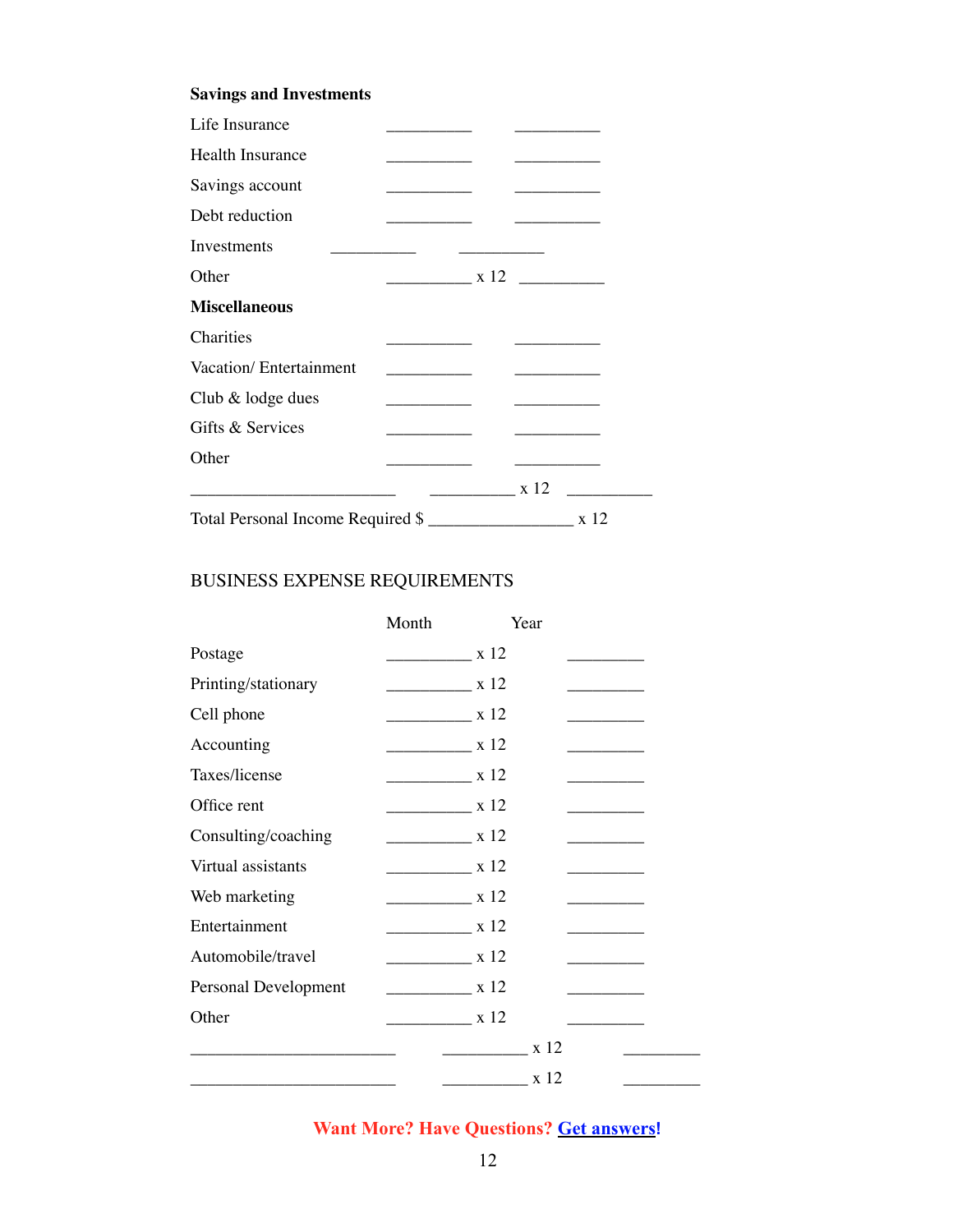Total Business Income Required \$ \_\_\_\_\_\_\_\_\_\_\_\_\_\_\_\_\_ x 12

## **Summary of income needs and goals**

| Income needs          | <b>Month</b> | Year |
|-----------------------|--------------|------|
| Total personal budget |              |      |
| Total business budget |              |      |
| Total income needs    |              |      |

 $\frac{1}{x}$  x 12

#### **Financial and Numbers Breakdown**

1. Income goal for the year: 

 =\$40,000/year

2. Income goal per month (avg.): 

#1 / 12 months  $= $3,333/$ month

\_\_\_\_\_\_\_\_\_\_\_\_\_\_\_\_\_\_\_\_\_\_\_\_\_\_\_\_

\_\_\_\_\_\_\_\_\_\_\_\_\_\_\_\_\_\_\_\_\_\_\_\_\_\_\_\_

3. Income goal per week (avg. for 50 wks.): 

 $\#1/50$  weeks = \$800/week

\_\_\_\_\_\_\_\_\_\_\_\_\_\_\_\_\_\_\_\_\_\_\_\_\_\_\_\_

4. Income goal per day: 

 $(5-1/2$  days/week x 50 weeks = 275 days)

#1/ 275 days  $= $145/day$ 

\_\_\_\_\_\_\_\_\_\_\_\_\_\_\_\_\_\_\_\_\_\_\_\_\_\_\_\_

5. Income goal per hour: 

 $(10$  hours/day x 275 days = 2750 hours)

 $\#1/2750$  hours  $= $14.50$ /hour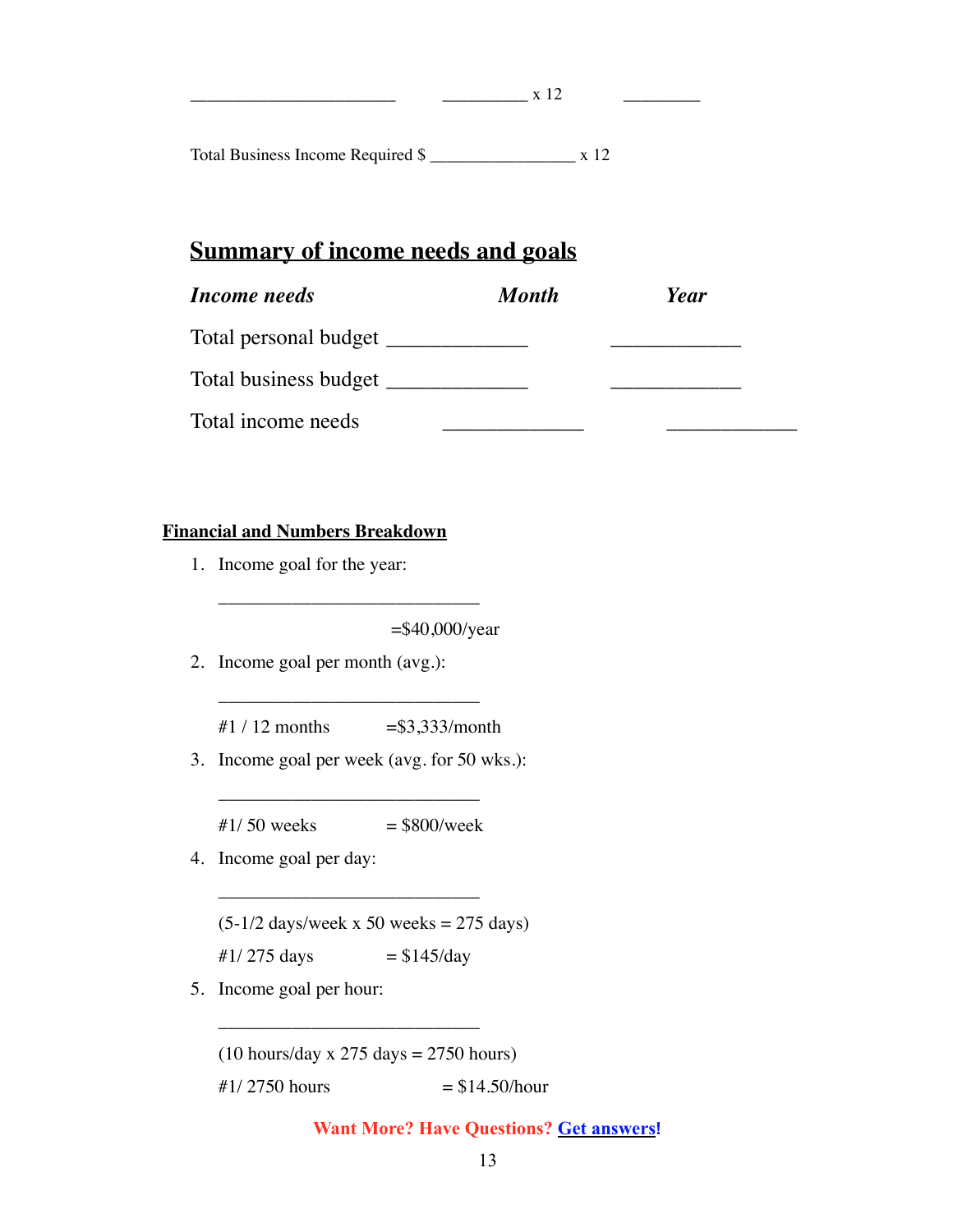6. My average sale price: 

 $= $60,000$ 

7. Total average commission per transaction: 

\_\_\_\_\_\_\_\_\_\_\_\_\_\_\_\_\_\_\_\_\_\_\_\_\_\_\_\_

\_\_\_\_\_\_\_\_\_\_\_\_\_\_\_\_\_\_\_\_\_\_\_\_\_\_\_\_

\_\_\_\_\_\_\_\_\_\_\_\_\_\_\_\_\_\_\_\_\_\_\_\_\_\_\_\_

8. My income per transaction: 

 $= $1,030$ 

9. Total number of transactions needed to close in order to make income goal 

 $\#1/\#8$  = 38.83

\_\_\_\_\_\_\_\_\_\_\_\_\_\_\_\_\_\_\_\_\_\_\_\_\_\_\_\_

10. Using a 15% cancellation ratio, the number of transactions I will have to pend to end up with #8 

 $#9/ .85 = 45.7$ 

\_\_\_\_\_\_\_\_\_\_\_\_\_\_\_\_\_\_\_\_\_\_\_\_\_\_\_\_

11. Number of transactions per month to close 

\_\_\_\_\_\_\_\_\_\_\_\_\_\_\_\_\_\_\_\_\_\_\_\_\_\_\_\_

 $\#9/12$  = 3.24

Number of transactions per month to open 

 $\#10/12$  = 3.8

\_\_\_\_\_\_\_\_\_\_\_\_\_\_\_\_\_\_\_\_\_\_\_\_\_\_\_\_

12. Number of transactions per week to close 

\_\_\_\_\_\_\_\_\_\_\_\_\_\_\_\_\_\_\_\_\_\_\_\_\_\_\_\_

 $\#9/50 = .78$ 

\_\_\_\_\_\_\_\_\_\_\_\_\_\_\_\_\_\_\_\_\_\_\_\_\_\_\_\_

Number of transactions per week to open 

 $\#10/50$  = .91

13. To get one appointment, I need \_\_\_\_\_\_\_ prospects.

14. To get one prospect, I need to make \_\_\_\_\_\_\_ contacts.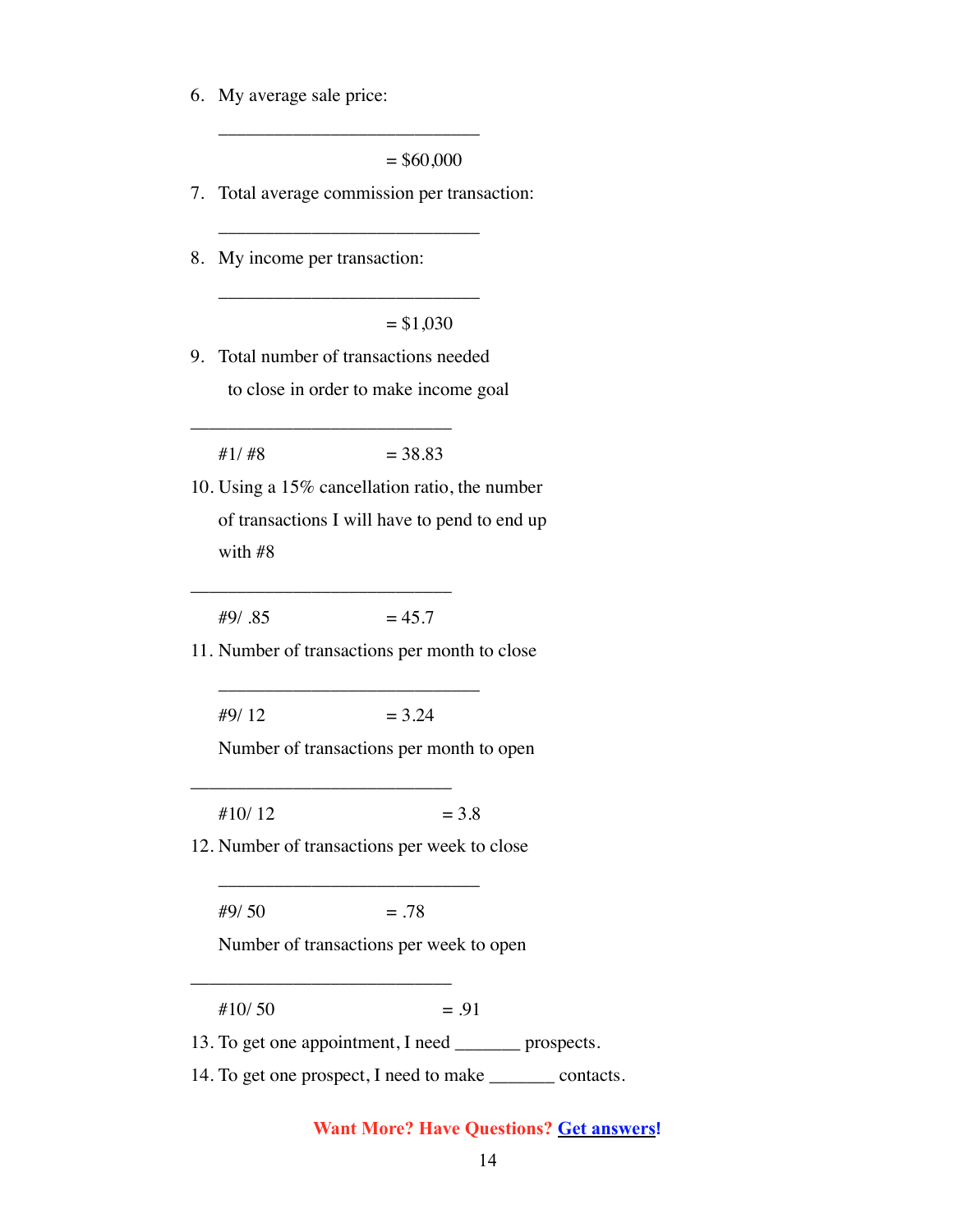15. Therefore, to achieve my total income goals for the year 2015, I will have to make \_\_\_\_\_\_\_ (15a) contacts per month or \_\_\_\_\_\_ (15b) contacts per week by making \_\_\_\_\_\_\_ (15c) contacts per day.

### **Breakdown of Prospecting Time**

Identify specifically which prospecting techniques you are going to use and the number of hours per week and hour per day that you will be involved in each technique.

|                                 |       | Number of Hours |
|---------------------------------|-------|-----------------|
| Activity                        | Daily | <u>Weekly</u>   |
| 1. FSBOs                        |       |                 |
| 2. Expireds                     |       |                 |
| 3. Warm Telephone Calls         |       |                 |
| 4. Internet/Social media        |       |                 |
| 5. Open House                   |       |                 |
| 6. Cold Door knocking           |       |                 |
| 7. Past clients/customers       |       |                 |
| 8. Past CRTRE Clients/Customers |       |                 |
| 9. Demographic Farming          |       |                 |
| 10. Contacting Networks         |       |                 |
| 11. Sphere of Influence         |       |                 |
| 12. Renters to become owners    |       |                 |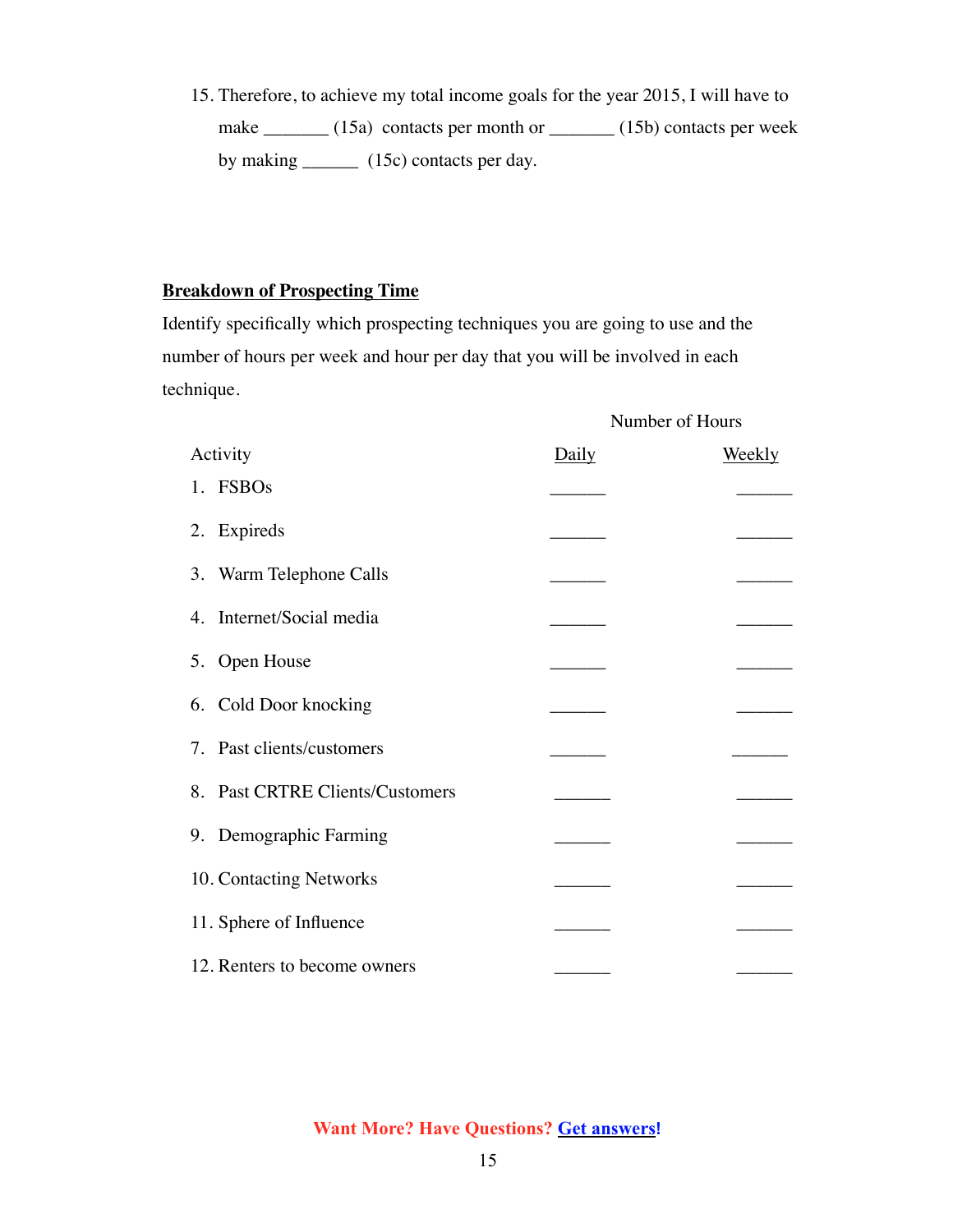Breakdown of Previewing Time

Time spent previewing properties to be better prepared to sell

#### **Breakdown of Hours Worked outside of Prospecting**

Outline in as much detail as possible, outside of the prospecting that you're going to do (but still within your regular business day), the specific times you will spend on various other activities. But remember, many of these activities are not considered highly productive activities (those other than Preview, Prospect, List and Sell) and you will want to minimize your time spent in them (or better yet, higher an assistant to do them for you.)

|                                               | Hours per Day |  |                    |            |       |            |
|-----------------------------------------------|---------------|--|--------------------|------------|-------|------------|
| <b>Activity</b>                               |               |  | <b>Mon</b> Tue Wed | <b>Thr</b> | - Fri | <b>Sat</b> |
| 1. Follow up pendings                         |               |  |                    |            |       |            |
| 2. Meet with assistants                       |               |  |                    |            |       |            |
| 3. Sales Meeting                              |               |  |                    |            |       |            |
| 4. Tour                                       |               |  |                    |            |       |            |
| 5. Call for appts. with<br>prospective buyers |               |  |                    |            |       |            |
| 6. Show property                              |               |  |                    |            |       |            |
| 7. Read and/or study listen to tapes          |               |  |                    |            |       |            |
| 8. Plan/ Review Goals                         |               |  |                    |            |       |            |
| 9. Achieve mo plan milestones                 |               |  |                    |            |       |            |
| <b>Total Other Time</b>                       |               |  |                    |            |       |            |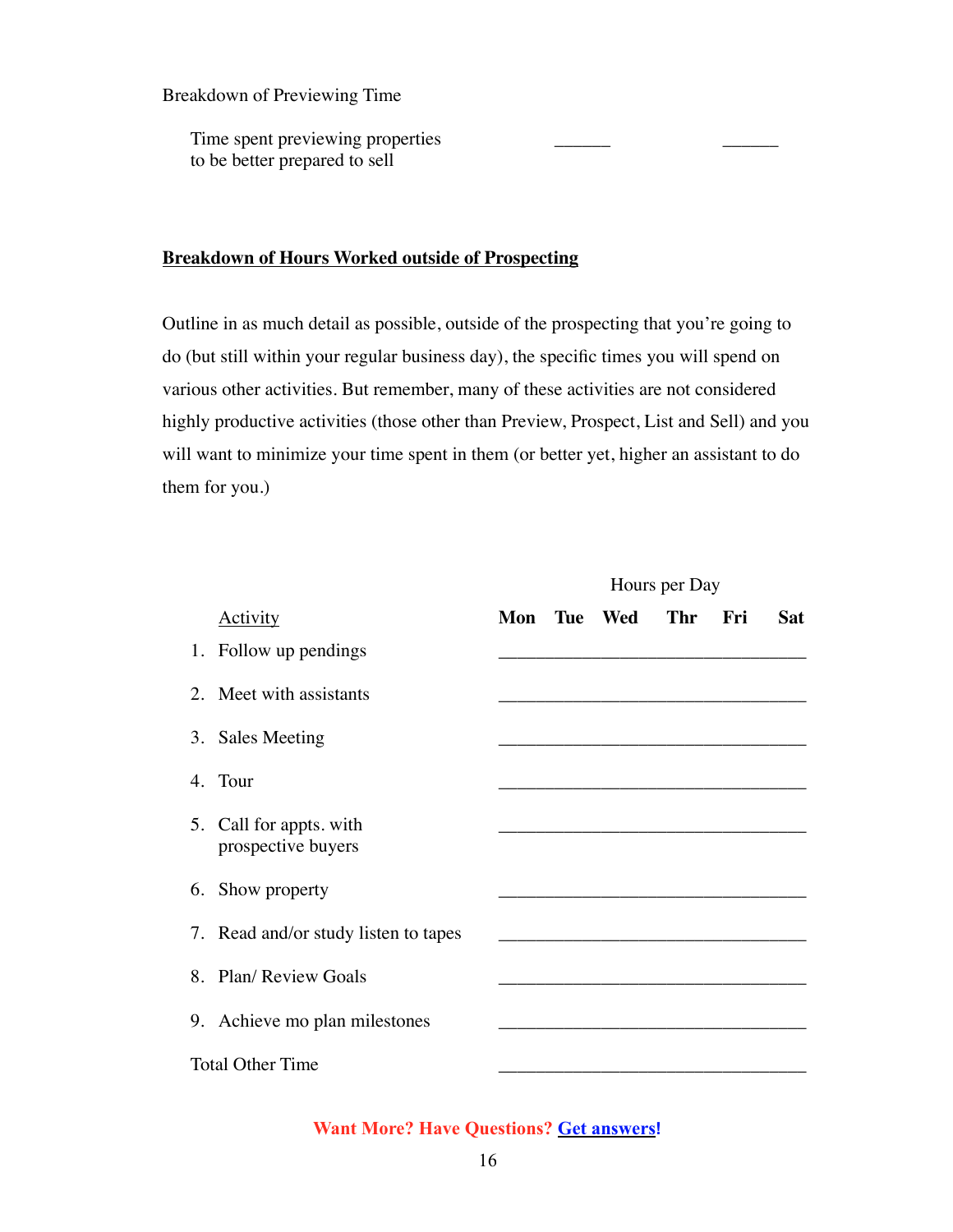Prospecting Time

Preview Time

Total Daily Time

## 48 Specific Milestone to be Accomplished during the 12 Months of 2015

Here you can list in random order, the 48 goals, objectives, plans, etc. that you are committed to accomplish during the twelve months of 2015. You must then prioritize them and list four (4) under each month of the year on the following sheets.

1. 2. 3. 4. 5. 6. 7. 8. 9. 10. 11. 12. 13. 14. 15.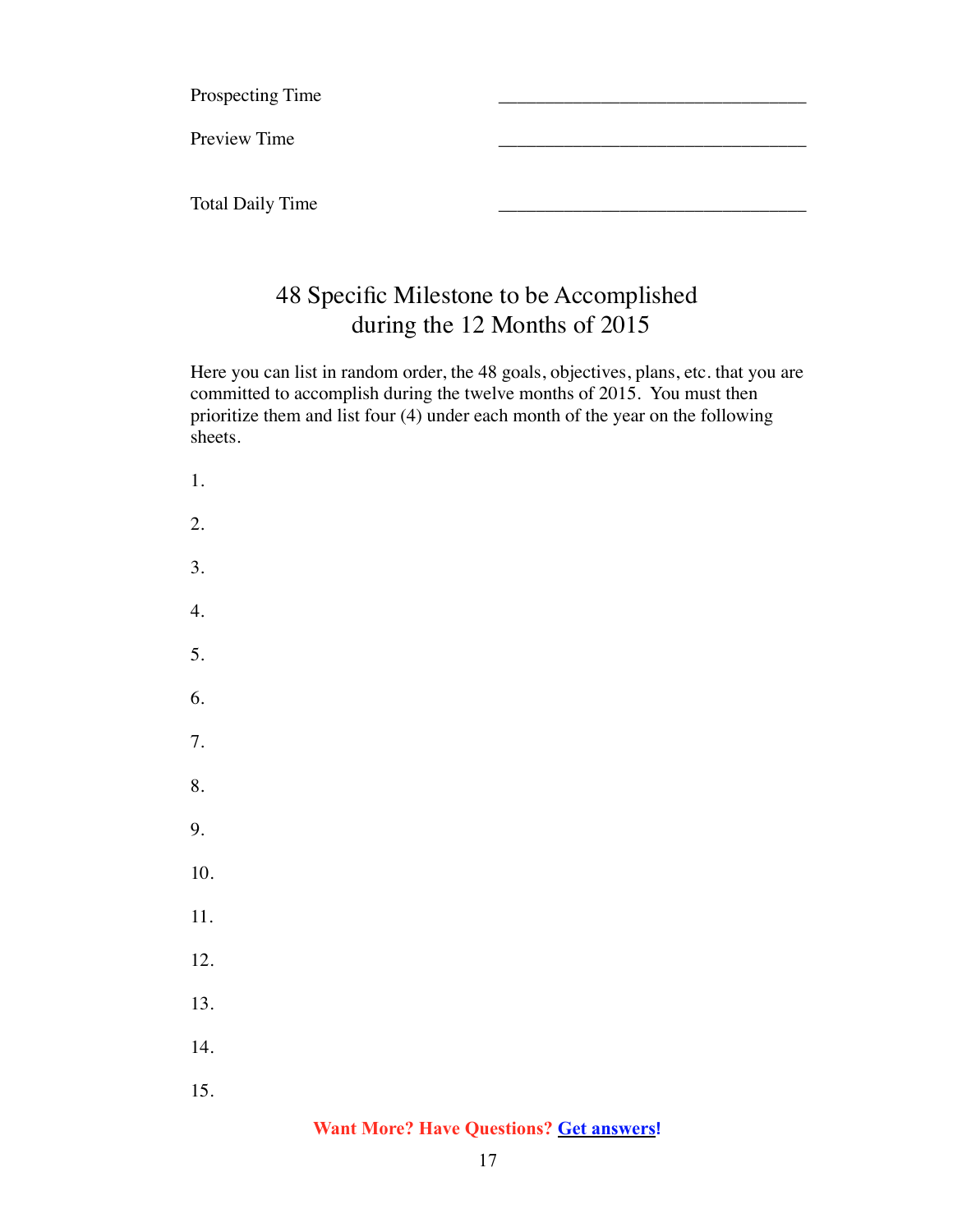16. 17. 18. 19. 20. 21. 22. 23. 24. 25. 26. 27. 28. 29. 30. 31. 32. 33. 34. 35. 36. 37. 38. 39.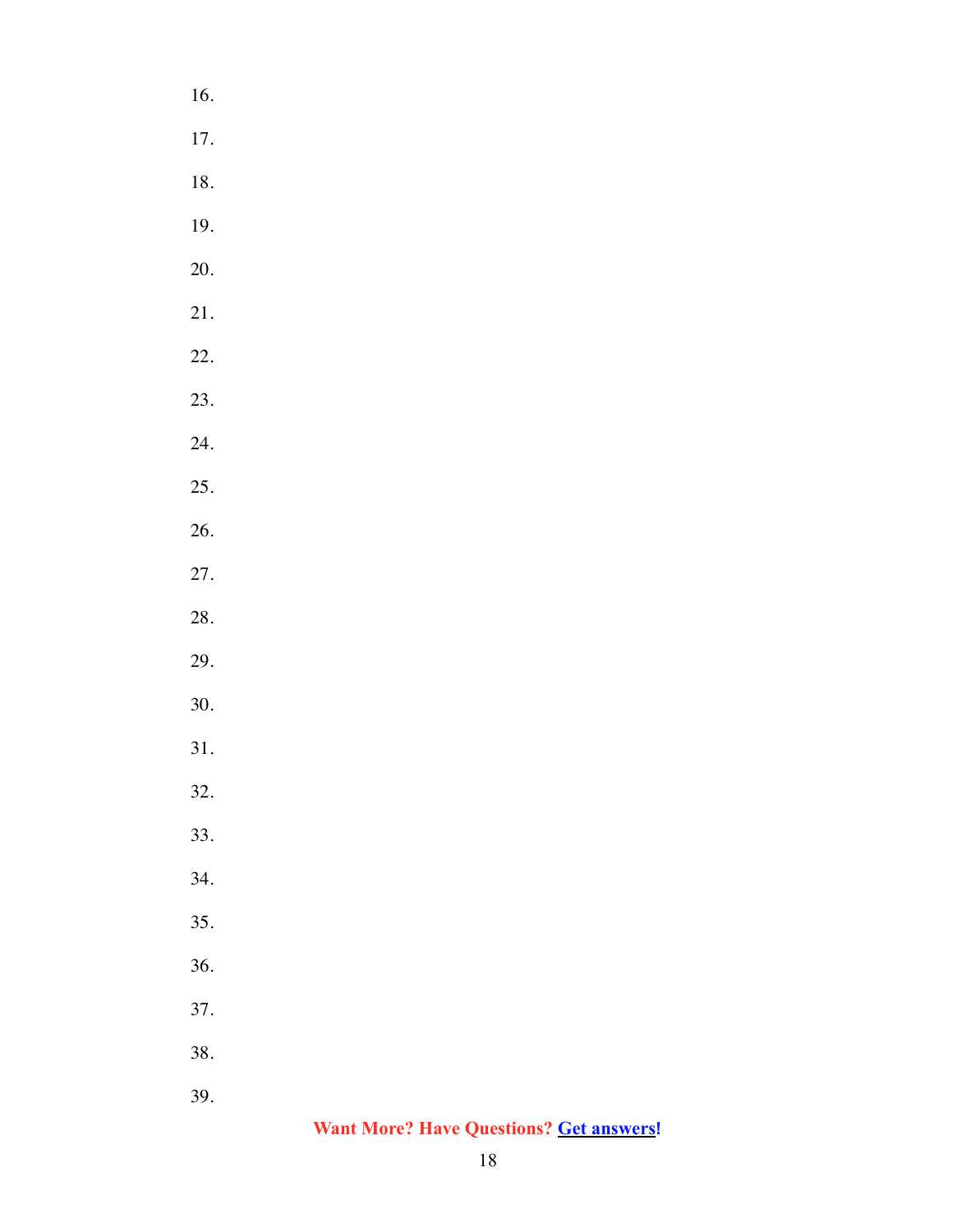| 40. |  |  |
|-----|--|--|
| 41. |  |  |
| 42. |  |  |
| 43. |  |  |
| 44. |  |  |
| 45. |  |  |
| 46. |  |  |
| 47. |  |  |
| 48. |  |  |

# **Summary of Milestones by Month**

## January

| $1.$     | March   | May  |
|----------|---------|------|
| 2.       | $1. \,$ | $1.$ |
| 3.       | 2.      | 2.   |
| 4.       | 3.      | 3.   |
|          | 4.      | 4.   |
| February |         |      |
| 1.       | April   | June |
| 2.       | $1. \,$ | $1.$ |
| 3.       | 2.      | 2.   |
| 4.       | 3.      | 3.   |
|          | 4.      | 4.   |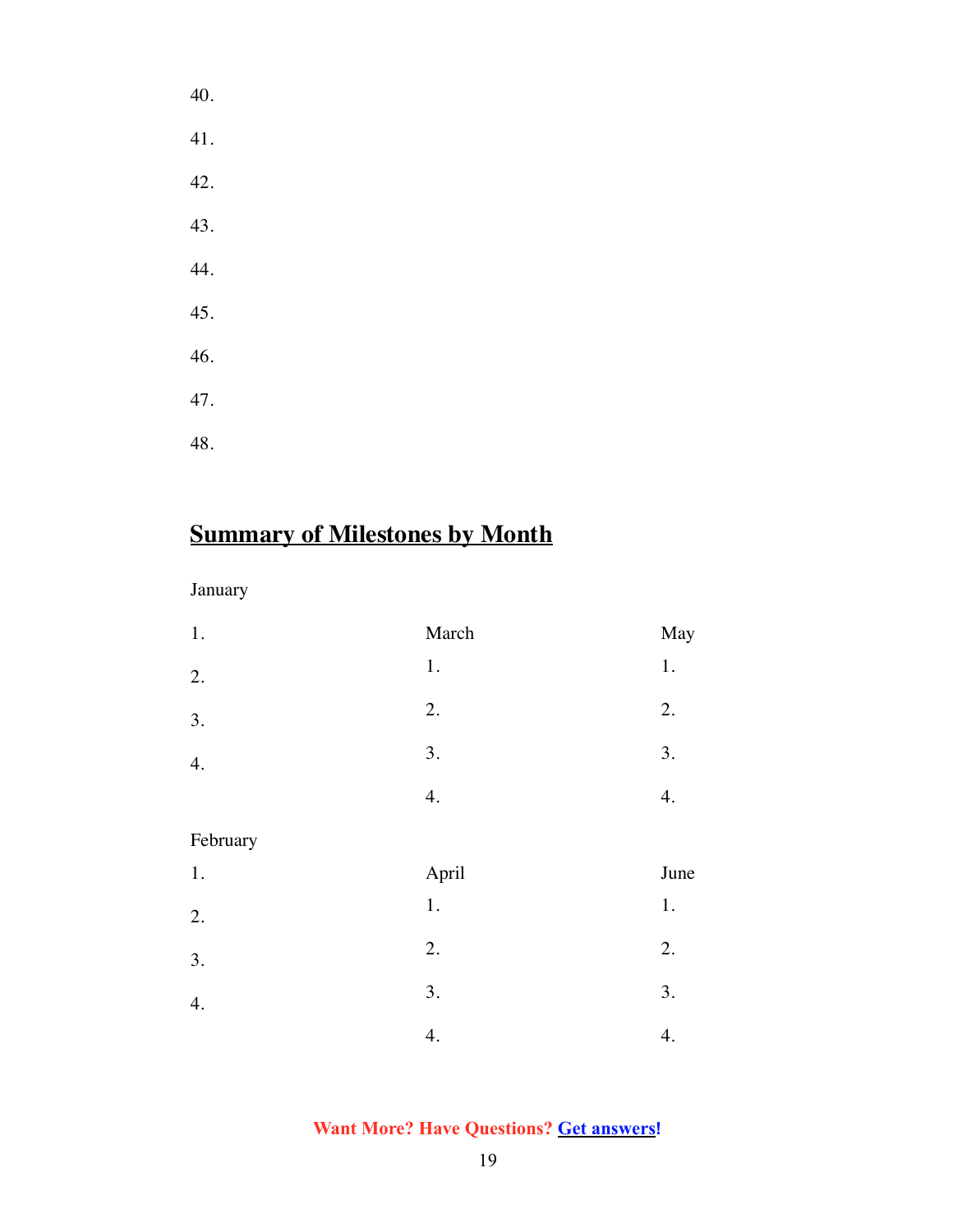| July | September | November |
|------|-----------|----------|
| 1.   | 1.        | 1.       |
| 2.   | 2.        | 2.       |
| 3.   | 3.        | 3.       |
| 4.   | 4.        | 4.       |

| August | October | December |
|--------|---------|----------|
| 1.     | 1.      | 1.       |
| 2.     | 2.      | 2.       |
| 3.     | 3.      | 3.       |
|        |         |          |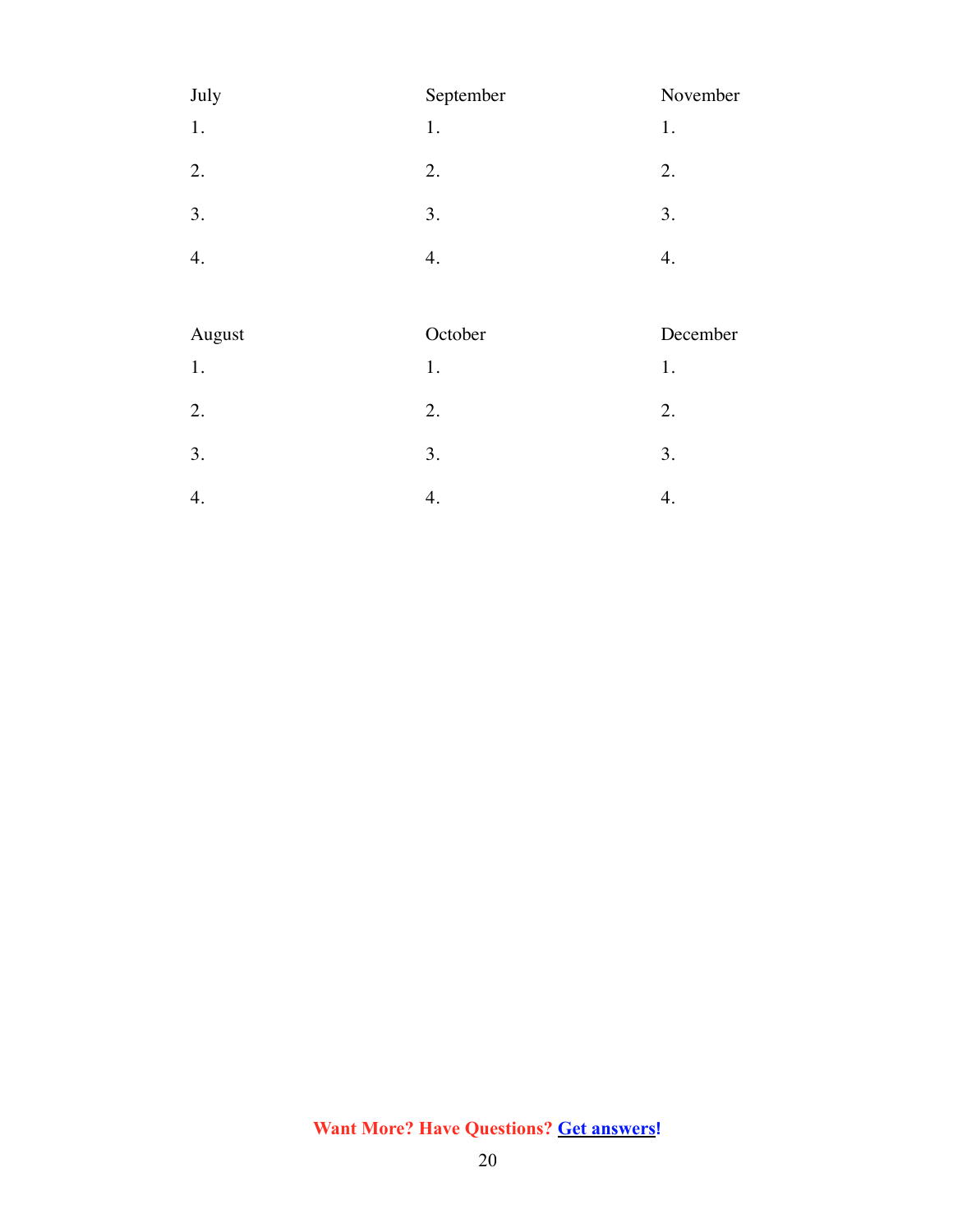#### **Monthly Business Plan**

For each month that you've listed four things to do, you must determine and write out clearly how (the action steps) you will proceed to accomplish each item. In some instances you may also need to list other people or resources that will be necessary to accomplish the item. Use one page for each item, similar to the outline shown below:

| 1. Milestone:        | 2. Milestone:        |  |
|----------------------|----------------------|--|
|                      |                      |  |
|                      |                      |  |
| <b>Action Steps:</b> | <b>Action Steps:</b> |  |
| 1.                   | 1.                   |  |
| 2.                   | 2.                   |  |
| 3.                   | 3.                   |  |
| 4.                   | 4.                   |  |
|                      |                      |  |
| 3. Milestone:        | 4. Milestone:        |  |
|                      |                      |  |
|                      |                      |  |
| <b>Action Steps:</b> | <b>Action Steps:</b> |  |
| 1.                   | 1.                   |  |
| 2.                   | 2.                   |  |
| 3.                   | 3.                   |  |
| 4.                   | 4.                   |  |
|                      |                      |  |

The final step comes when you take these individual action steps and incorporate them into your calendar so that on a day-by-day basis you are doing the things that will lead you to complete the 48 most important accomplishments for 2015 in addition to your regular day-in, day-out activities. YOUR PLAN IS NOW COMPLETE!!